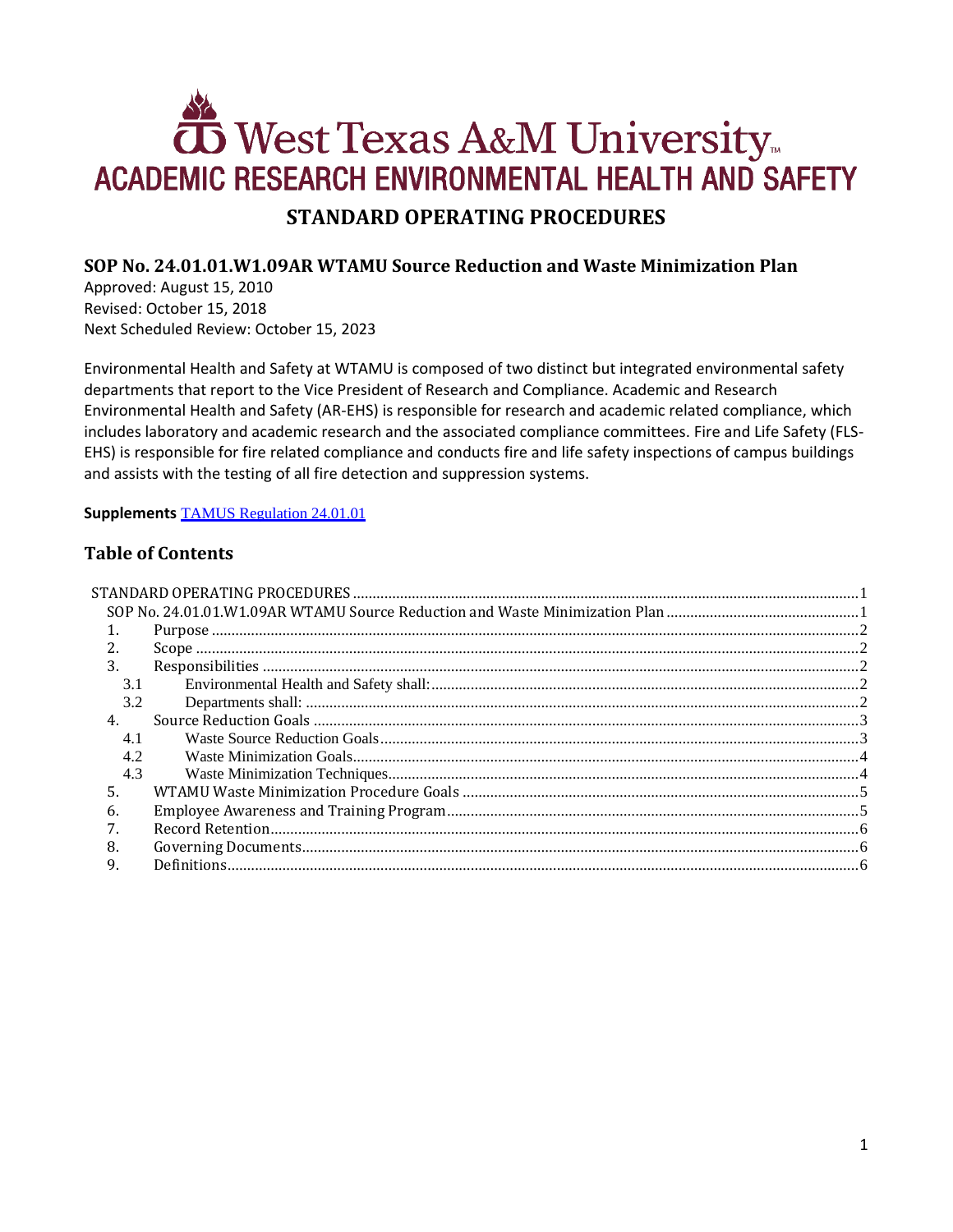# <span id="page-1-0"></span>**1. Purpose**

West Texas A&M University (WTAMU) is committed to make reasonable efforts to minimize waste generated as a result of WTAMU activities and to achieve the goals set out in the Governor's Executive Order AWR-92-2, Texas Waste Reduction Policy Act (1991) and other applicable requirements.

Early federal regulations on disposal of hazardous waste (HW) were aimed at controlling pollution of the environment. Today, the focus is shifting from controlling pollution to preventing pollution. The Pollution Prevention Act of 1990 (Federal Regulation) made the prevention of pollution and reduction of waste generation a national priority. Texas Waste Reduction Policy Act (Senate Bill 1099 of 1991) requires industries, businesses, and institutions that generate hazardous waste or release toxins into the environment to prepare a Source Reduction and Waste Minimization Plan. This plan influences the activities of WTAMU. To this end, WTAMU Environmental Health and Safety shall coordinate the development and implementation of appropriate procedures.

The cost of commercial waste disposal continues to rise and the amount of waste generated continues to increase. Although we cannot control disposal costs, the amount of waste generated can be reduced. Emphasis is placed on "front-end waste minimization"(reducing the amount and toxicity of hazardous materials used) as the primary means for reducing hazardous waste. At WTAMU, research and teaching laboratories and other working groups (Physical Plant, Power Plant, etc.) should examine their purchasing practices and systems, their chemical usage, and workplace activities to identify potential points of their operations where source reduction and waste minimization can be implemented.

Reduction of the volume and hazard of chemical waste benefits the public and the environment, and reduces disposal costs. The volume and type of hazardous waste disposed determine these costs. Volume of waste can be reduced through source reduction and by recycling.

# <span id="page-1-1"></span>**2. Scope**

This procedure applies to all departments and organizations on the WTAMU campus. This procedure meets TCEQ requirements for a waste minimization plan for hazardous waste generators.

# <span id="page-1-2"></span>**3. Responsibilities**

- <span id="page-1-3"></span>3.1 Environmental Health and Safety shall:
	- $\triangleright$  Assist Departments on developing waste minimization programs; and
	- When operating as a Small Quantity Generator (SQG) or a Large Quantity Generator (LQG) of Hazardous Waste (HW), EHS will file the written waste minimization plan with the TCEQ.

#### <span id="page-1-4"></span>3.2 Departments shall:

- $\triangleright$  Explore, evaluate, and recommend means for reducing the generation of HW at WTAMU.
- $\triangleright$  Recommend ways to implement a comprehensive HW reduction program. Recommendations should address broad programs as well as specific steps to reach their goals. Specific goals and additional responsibilities should include:
	- Review of the WTAMU Hazardous Waste Program and recommend ways to reduce HW generation and cost;
	- Establish additional pollution prevention goals;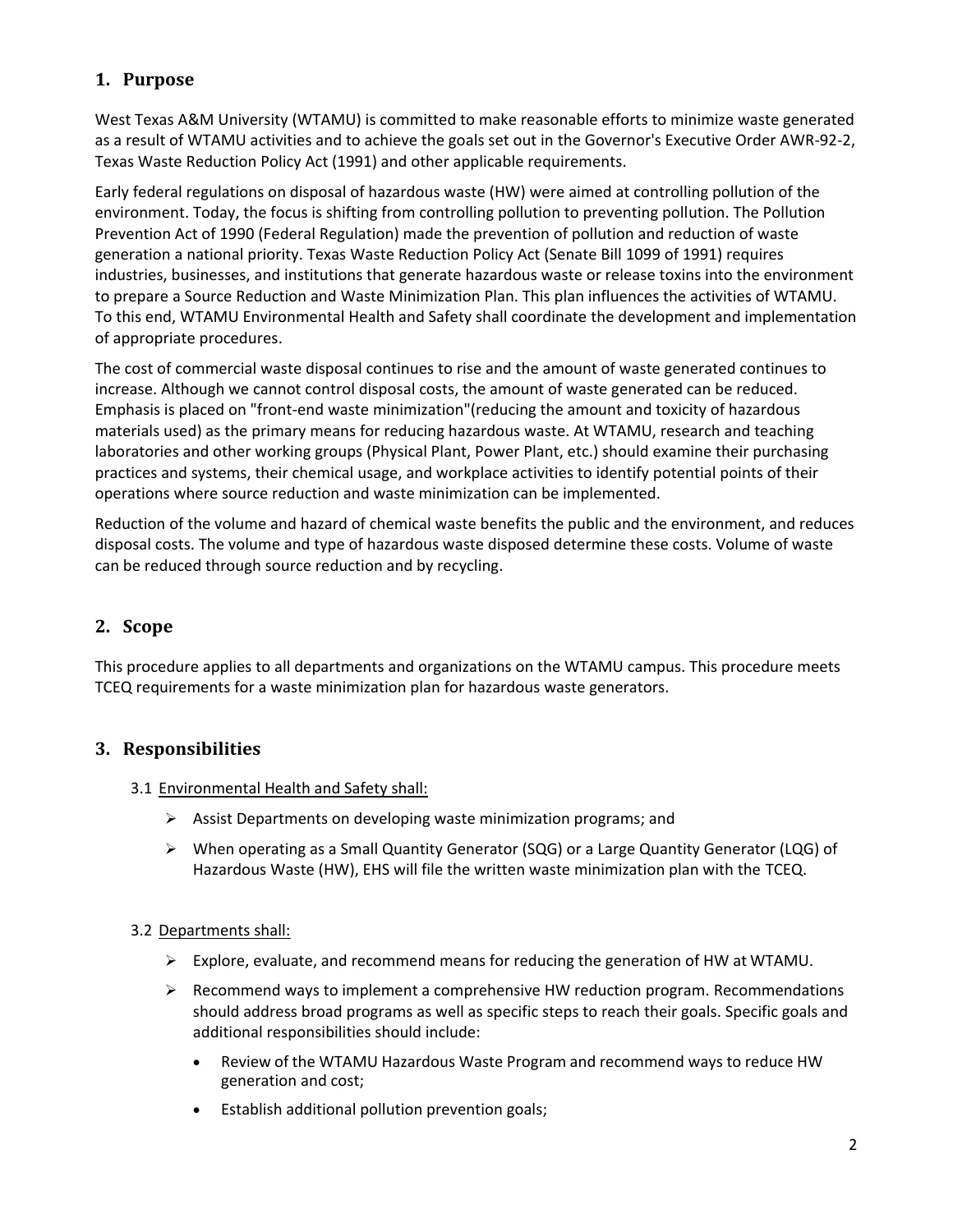- Recommend inventory controls;
- Establish recycling activities;
- Monitor implementation progress;
- Review lab procedures and waste profiles for possible chemical substitutions;
- Develop a chemical exchange program;
- Investigate the possibility of centralized chemical purchasing;
- Seek to identify problem areas and areas for potential improvement; and
- Develop procedures for decommissioning of laboratories.

#### <span id="page-2-0"></span>**4. Source Reduction Goals**

#### <span id="page-2-1"></span>4.1 Waste Source Reduction Goals

- $\triangleright$  Encourage and assist individual generators in modifying their patterns of purchase and use of hazardous chemicals;
- $\triangleright$  Increase utilization of computerized systems to manage purchase and inventory of hazardous chemicals;
- $\triangleright$  Educate individual and departmental generators in techniques for reducing the quantity and cost of hazardous chemical waste disposal;
- $\triangleright$  Encourage use of project safety analyses on proposed research projects to determine possible waste generation and disposal costs of generated wastes;
- $\triangleright$  Use smaller quantities;
- $\triangleright$  Substitutions for less hazardous chemicals;
- $\triangleright$  Proper labeling;
- $\triangleright$  Improved inventory control; and
- $\triangleright$  Spill prevention.

#### **4.1.1 Waste Source Reduction Techniques**

- Chemical/Equipment Purchases and Inventory Control:
	- Utilize computerized tracking systems as chemical management tools for chemical purchase and inventory control;
	- Maintain current inventories of chemical stocks to prevent the ordering of chemicals that may already be in stock and to monitor the shelf lives of remaining chemicals;
	- Develop a campus-wide chemical exchange network between labs and within labs, departments, colleges, etc. to reduce "warehousing," promote sharing of chemicals, and avoid redundant purchases;
	- Purchase reagent chemicals in quantities that are appropriate to the scale of the experiment being used;
	- Limit acquisition of chemicals to quantities required for immediate use. Do not order quantities to obtain special unit cost savings. These savings will normally be lost due to eventual disposal costs if the chemical is not entirely used;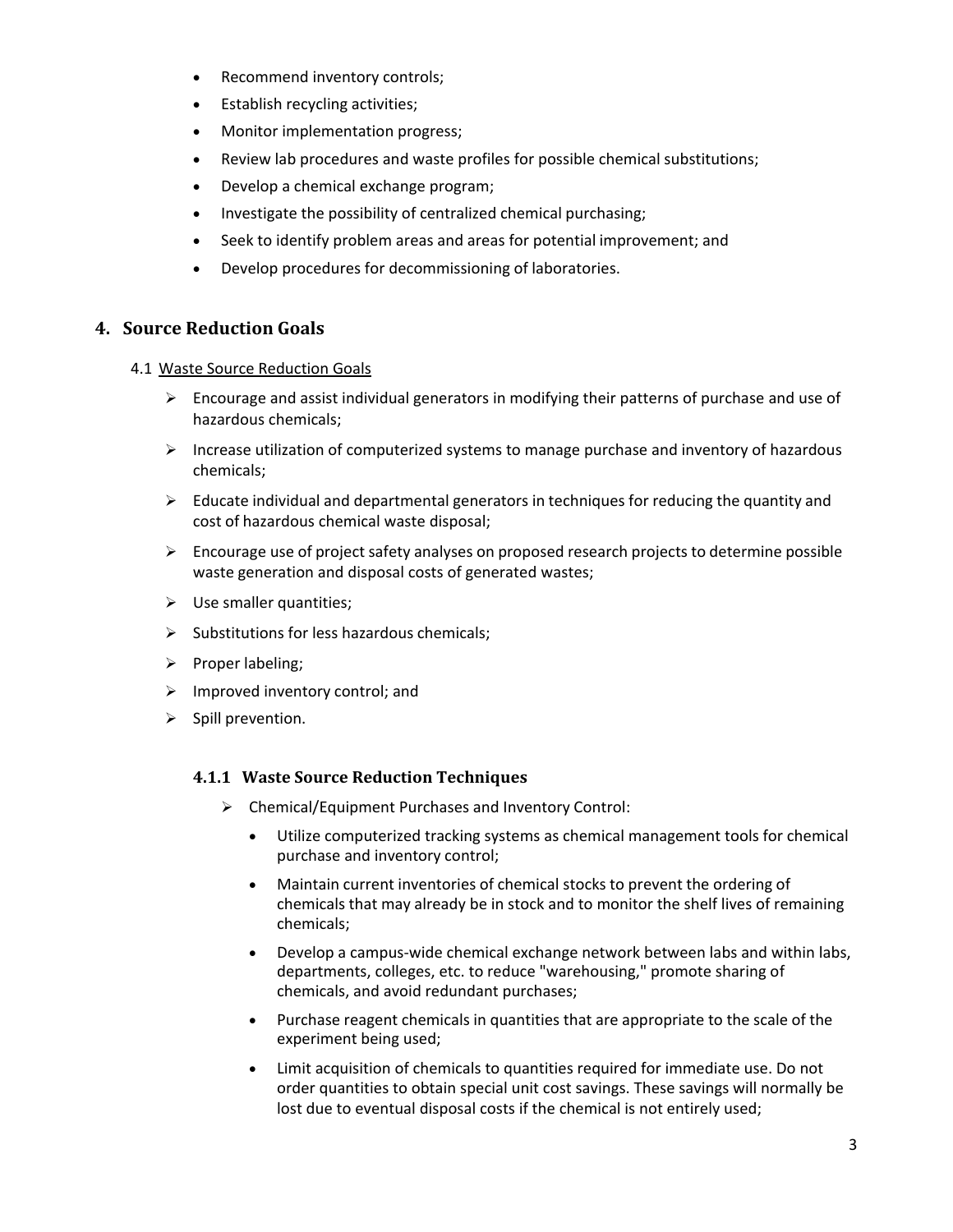- Obtain compressed gases when possible from vendors who will accept return of their empty or partially full cylinders;
- Include waste generation as a criteria in equipment selection; and
- Rotate chemical stocks in order to use chemicals before their shelf lives expire.
- $\triangleright$  Chemical Usage
	- Enhance chemical exchange program by using lab procedures that assure the integrity of chemical quality;
	- Reduce spills and wastes generated by pre-weighing chemicals for undergraduate use;
	- Require proper labeling of all secondary containers, and replace all deteriorating labels on primary and secondary containers;
	- Substitute less hazardous chemicals whenever possible. Example: biodegradable scintillation cocktails used instead of xylene or toluene based cocktails;
	- Minimize the use of heavy metals (silver, chrome, mercury, barium, cadmium, and lead) chemicals;
	- Substitute alcohol or electronic thermal monitors for mercury thermometers;
	- Use No-Chromix, detergents, or enzymatic cleaners instead of sulfuric/chromic acid cleaning solutions for cleaning laboratory glassware; and
	- Minimize solvent waste by recycling or substituting.

#### <span id="page-3-0"></span>4.2 Waste Minimization Goals

- $\triangleright$  Incorporate HW minimization procedures into research and teaching protocols;
- $\triangleright$  Develop systems in laboratory classes that utilize products of one experiment as components for subsequent experiments;
- $\triangleright$  Purify used solvents for reuse;
- $\triangleright$  Use on-site neutralization of inorganic acids and bases for sewer disposal; and
- $\triangleright$  Use laboratory waste solvent in non-laboratory workplaces.

#### <span id="page-3-1"></span>4.3 Waste Minimization Techniques

- $\triangleright$  Keep waste streams segregated.
- $\triangleright$  Do not put non-hazardous waste, such as a mixture of water, sodium bicarbonate, and acetic acid, into a waste container of HW.
- $\triangleright$  Do not put inorganic heavy metal waste in with solvents.
- $\triangleright$  Segregate halogenated waste solvents from non-halogenated waste solvents.
- $\triangleright$  Label waste containers with the full name(s) of the waste material(s) stored in them.
- $\triangleright$  Keep waste containers stored separately from reagent containers being used to avoid the accidental contamination of reagent chemicals.
- $\triangleright$  Decontaminate empty containers to prevent them from being handled as HW.
- $\triangleright$  Neutralize dilute acids and bases making them non-hazardous and suitable for drain disposal.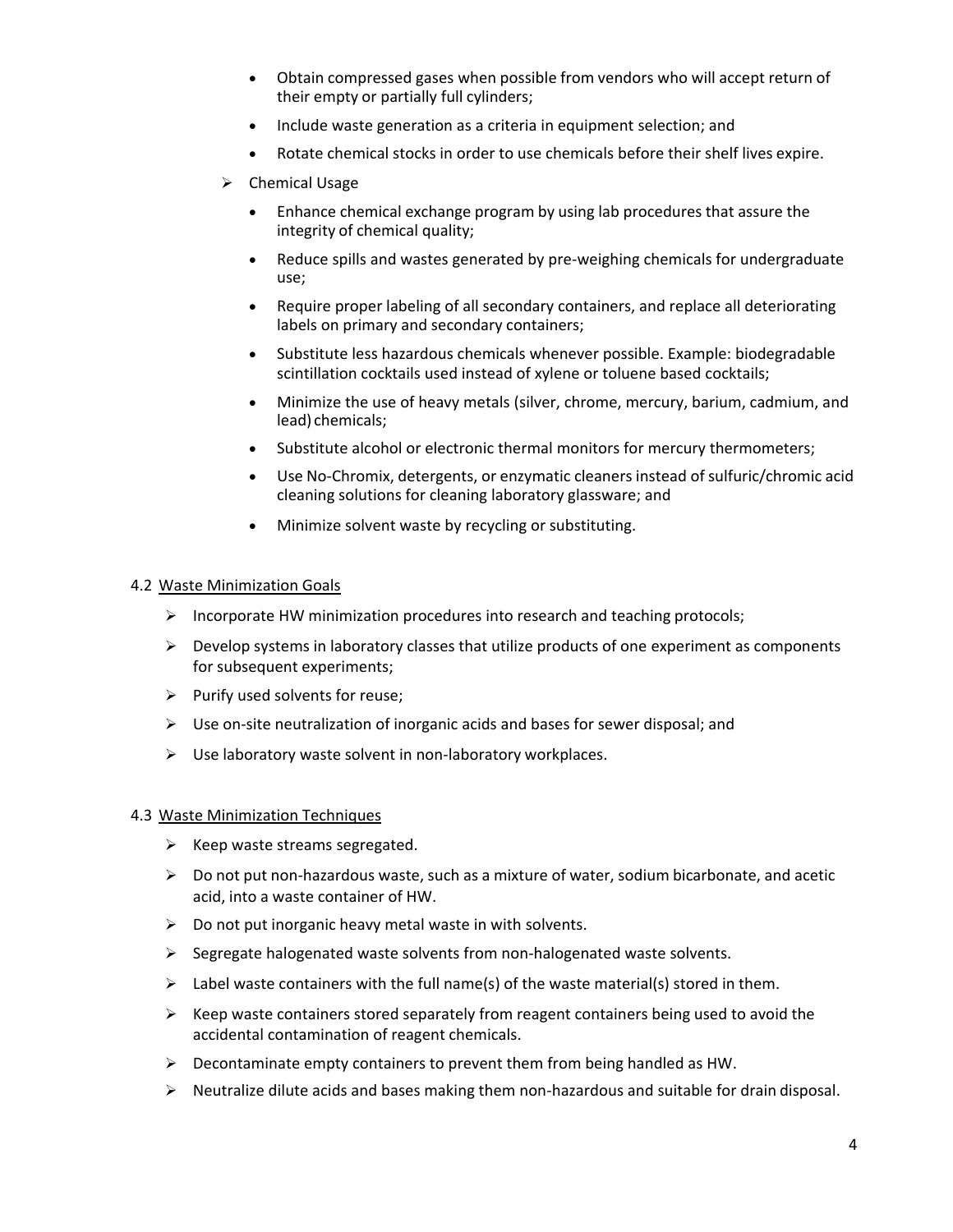- $\triangleright$  When possible, redesign experimental protocols so that harmful byproducts are detoxified or reduced in volume as a final step.
- $\triangleright$  Recycle chemicals via in-house purification processes or off-site vendors.
- $\triangleright$  Make lab personnel accountable for the waste generated by experiments or orphan chemicals when labs are decommissioned.

### <span id="page-4-0"></span>**5. WTAMU Waste Minimization Procedure Goals**

The source reduction and waste minimization goals of this plan are:

- $\triangleright$  Comply with all government regulations regarding management of HW;
- $\triangleright$  Manage HW using the most responsible and environmentally sound methods;
- $\triangleright$  Increase the awareness of all employees of their responsibility for reducing HW and pollution prevention;
- $\triangleright$  Improve the effectiveness and efficiency of the waste management program and reduce the costs of waste handling and disposal;
- $\triangleright$  Reduce the risk to human health and environment by proper waste management;
- $\triangleright$  Increase the recycling of solvents, oil, and others materials;
- $\triangleright$  Reduce hazardous waste generation;
- $\triangleright$  Reduce HW from unused laboratory chemicals and other hazardous materials; and
- $\triangleright$  Increase substitution of non-hazardous chemicals for hazardous chemicals in experiments.

#### <span id="page-4-1"></span>**6. Employee Awareness and Training Program**

Source reduction/waste minimization training is a fundamental responsibility of all WTAMU students, faculty, and staff. Appropriate training will be available to all employees and students in labs, shops, kitchens, offices, or other workplaces where HW is generated. The training and information should be provided to employees at the time of their initial assignment to a work area, and to students within a reasonable period after enrollment in a course or lab involving HW generation. WTAMU Environmental Health and Safety will follow the Texas A&M University System Policy [33.05.02 Required Employee Training.](http://policies.tamus.edu/33-05-02.pdf)

Staff and faculty whose required training is delinquent more than 90 days will have their internet access terminated until all trainings are completed. Only Blackboard and Single Sign-on will be accessible. Internet access will be restored once training has been completed. Student workers whose required training is delinquent more than 90 days will need to have their employment terminated by their manager.

The WTAMU Environmental Health and Safety provides guidance and technical support for development of environmental training for employees and students.

Training is intended to keep personnel informed of issues and technologies related to pollution prevention and waste minimization. Information and training is provided in the following categories:

- $\triangleright$  Regulations and laws effecting pollution prevention and hazardous waste generation.
- $\triangleright$  Personal protective equipment.
- $\triangleright$  Hazardous materials and HW:
	- Proper storage;